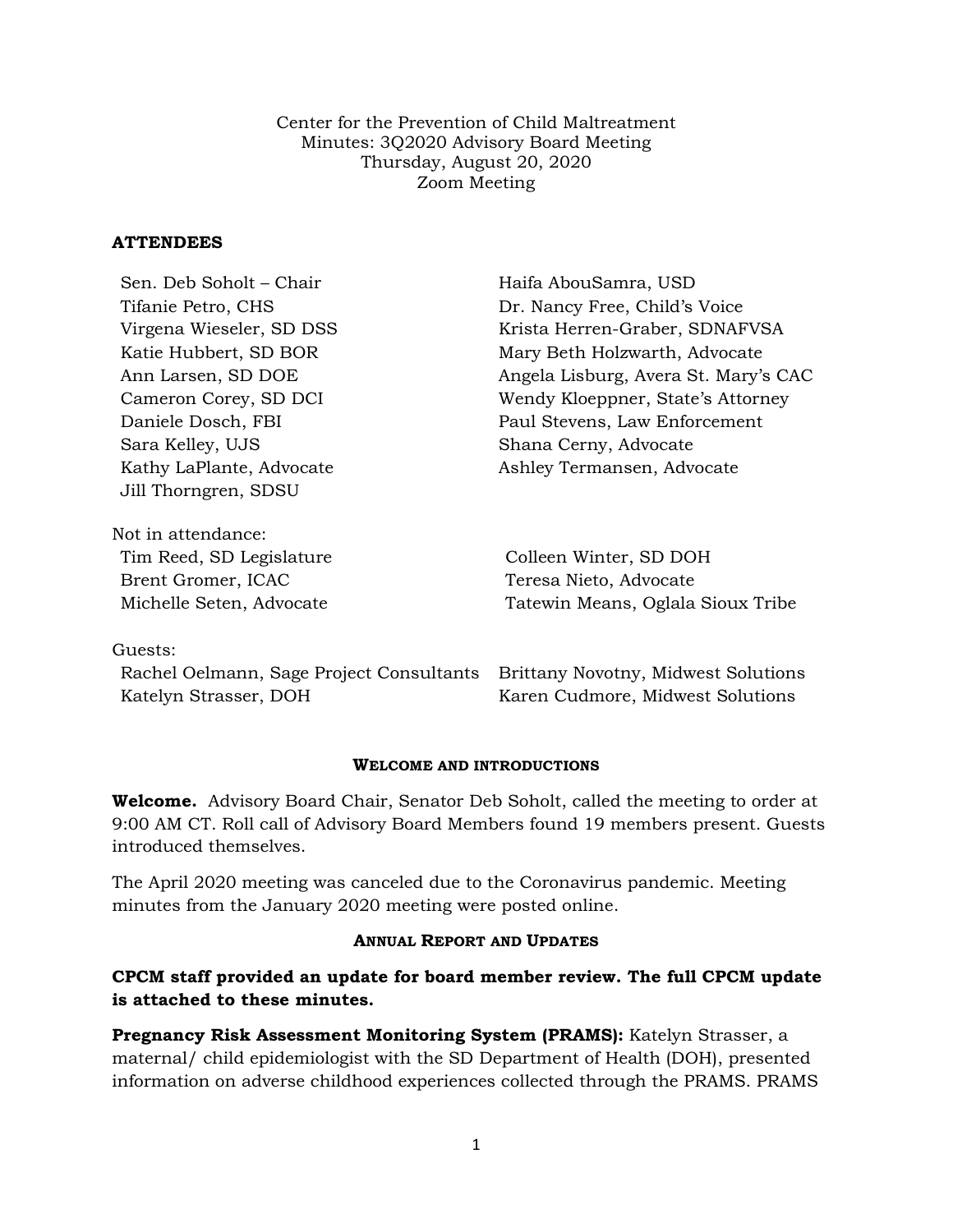reports can be found on the DOH website. The DOH intends to use the data to support increases in trauma-informed care and training for employees. Senator Soholt suggested the PRAMS data may be used to support the work of resilient communities. Kathy LaPlante asked about plans for Trauma-informed trainings for nurses. Trainings are being finalized by DOH and may take place in 2021.

**Sexual Assault Nurse Examiners Program:** Kristi Kranz, CPCM, reported on the SANE program. There are currently six certified SANEs in South Dakota, with multiple medical professionals who are increasing training in this area and serving on the SANE task force. Two in-person clinical skills labs were held at USD in 2020. The labs allowed 20 medical professionals to receive SANE training. Additionally, the USD Nursing Program developed curriculum to integrate SANE training into classes and to increase awareness and support for forensic nursing.

The SANE program is partnering with SD DOH to track victim and offender demographic data based on SANE kit tracking. The SANE task force is also working with the Network Against Family Violence and Sexual Assault to advise on legislation related to the SANE program.

**ACEs and Resiliency:** Tifanie Petro, with Children's Home Society, provided an update on the ACEs and Resiliency program. Due to the coronavirus, the ACEs and Resiliency training moved online. From March to July 2020, over 1,100 participants trained in the program through the online platform. In total, over 15,000 South Dakotans have been trained since January 2018. The license renewal for the program is due in January 2021 and will cost \$16,000. CPCM requested agencies to evaluate the re-licensure funding request to see if they could support the program.

# *Post-meeting Update: DSS Behavioral Health Services will support the program by providing the \$16,000 re-licensure fund*.

**Enough Abuse Campaign:** Tifanie Petro, CHS, reported she received approval to be a master trainer so she can train a second cohort of preventers for the Enough Abuse campaign. The goal is to have more trainers invested in communities. The Department of Education, CPCM, CHS and a school out of Brookings County joined together to support a grant application for South Dakota to receive additional online Enough Abuse training. We should be informed in October regarding the grant.

# *Post-meeting Update: the grant was not awarded*.

**Justice Center:** Tifanie Petro, CHS, reported that Rapid City is moving forward with the creation of a community justice center. Children's Home Society will be lead on the project, with community support. Sara Kelly, UJS, suggested we communicate with representatives who created a similar center in Michigan.

**Court Improvement Program (CIP) Committee:** Sara Kelly, UJS, reported the CIP committee completed the South Dakota Guidelines for Judicial Process in Child Abuse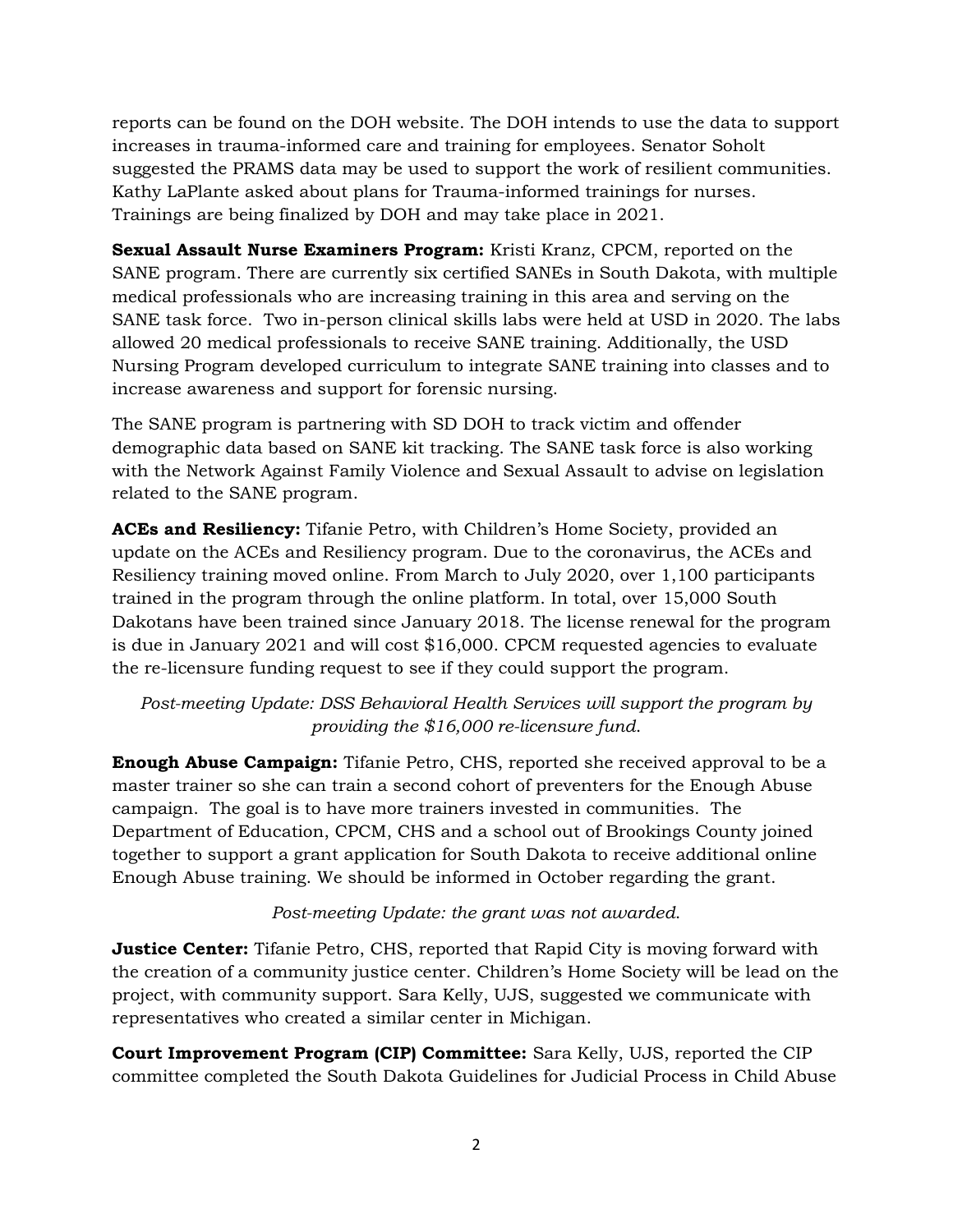and Neglect Cases. The guidelines were provided to circuit court judges, state's attorneys, CASAs, Department of Social Services, and Child Protection in January 2020. The CIP committee is also working to revise attorney training video for child abuse and neglect cases. The committee is hoping to film the video in September and have it available on the DHS website in October 2020.

**Annual Community Response to Child Abuse Conference:** The conference will be held virtually on September 30 and October 1, 2020. CPCM is working with the Event Company to help with the transition to a virtual platform. Presenters include Chief Justice David Gilbertson, Dr. Chamberlin and DJ Vanis. Sponsors for the conference include the CIP Committee, Child's Voice, CAC SD, the SD Department of Education, and CHS. Kristi Kanz, CPCM, requested that all members share information through their social media and virtual networks.

**Department of Education:** Ann Larsen, SD DOE, provided an update for the Department of Education. The DOE is once again sponsoring scholarships for educators to attend the Community Response to Child Abuse conference. The SD Department of Health is continuing to work with other state agencies on suicide prevention policies and DOE is updating the mental health web page. DOE continues to support trauma-informed communities work through trainings and some of the CARES funding provided by the state is being used to address student and employee mental health concerns and for suicide prevention. Jacquie Larson from DOE attended the CAASt training and gave extremely positive feedback on it.

**Child and Adult Advocacy Studies:** Shana Cerny, Advocate, provided an update on the CAASt program. The CAASt Certificate program was approved by the Board of Regents and the first cohort will begin in January 2021. A 5-hour webinar series for teachers and teaching staff was held August 10-14, 2020. Carrie Sanderson, CPCM; Dr. Kelly Bass, USD Master of Social Work Program, Dr. Kari Oyen, USD School of Education, and Dr. Cerny, USD Occupational Therapy, facilitated the training. Sessions focused on the current state of South Dakota youth. Additional CAASt training is in development and requests for guest lecturers will be forthcoming.

**The Network:** Krista Herren-Graber, SDNAFVSA, provided an update on the Network Against Family Violence and Sexual Assault. The next sexual assault state-wide task force meeting will be held September 1, 2020. On September 2, the Network will host a training on multi-disciplinary teams. The Network's offices have moved to a bigger space in Sioux Falls and the agency is in the process of investigating opening officse in Pierre and/or Rapid City. Network partners are working on a project through the Office of Violence Against Women with the goal of establishing sexual assault advocacy and medical services and response in the area where the Keystone Pipeline is being built. Response work is planned to begin in early 2021.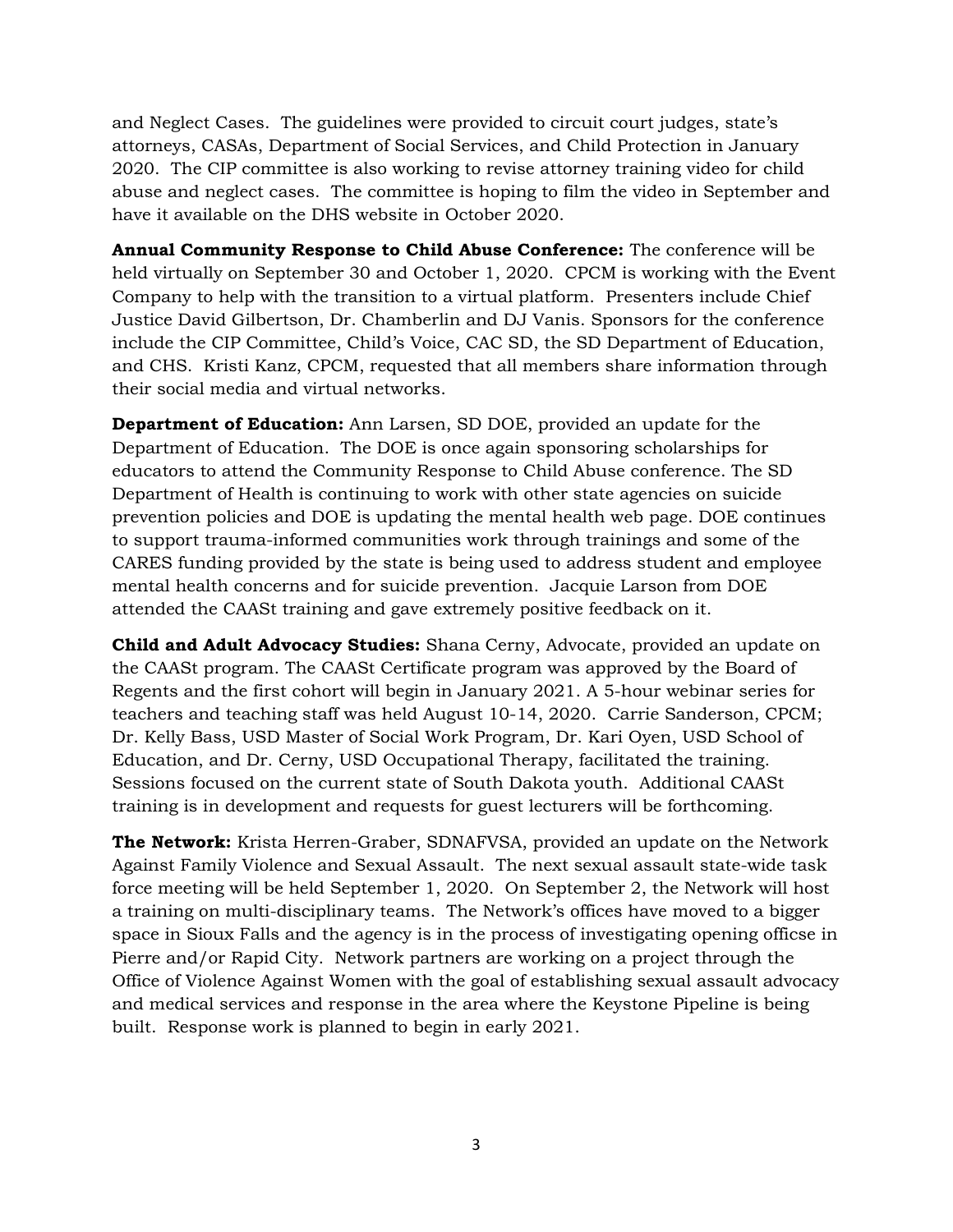**CPCM Office:** Carrie Sanderson, CPCM, provided an update on the Center for the Prevention of Child Maltreatment office. CPCM offices have moved to a larger space on the first floor of the Health Science Building in Sioux Falls. CMCP will utilize School of Health Science staff for administrative support. The Program Assistant position will transition to a Project Specialist position, who will help with community outreach. Interviews for the position will begin next week.

## **PREVENT CHILD ABUSE AMERICA**

The Advisory Board reviewed the requirements to become a Prevent Child Abuse America (PCA) chapter. Discussion included the benefits of being a part of a national organization as well has some potential issues regarding co-branding, required policy implementation, and advocacy. Dr. Nancy Free provided the history of South Dakota's path to considering having a PCA Chapter. Wendy Kloeppner expressed concern regarding advocacy and participation in national policy considerations. Conversation focused on the ability to create strength for South Dakota while maintaining the individuality needed for ending child maltreatment in our state. Senator Soholt expressed concern for the time CPCM staff may commit to fulfill the needs of PCA. Ms. Kloeppner add concern for additional fundraising requirements for PCA.

*Action Item: Director Sanderson and advisory board members will discuss questions and concerns with PCA. We will report at November Advisory Board meeting.*

## **ELECTIONS**

Senator Soholt provided the report from the Nominating Committee. The Nominating Committee is recommending Nikki Eining, a mental health professional from Avera, as the community advocate. The Nominating Committee is also recommending the Chair and Vice-Chair positions remain with state legislators. In order to keep continuity throughout the transition, the committee recommends Senator Soholt remain as Chair throughout the remainder of her tenure as South Dakota Senator. When Senator Soholt retires, Representative Tim Reed will become CPCM Advisory Chair. The new legislative representative will become the Vice Chair. Virgena Wieseler, SD DSS, provided comment that the plan was well thought out and will provide strong leadership.

Per CPCM Bylaws, Senator Soholt called for nominations from the floor. There were no nominations from the floor. Wendy Kloeppner moved the board accept the recommendations from the Nominating Committee for the election of the community advocate position and CPCM Advisory Board Officers. Virgena Wieseler seconded the motion. There was no discussion. A voice vote was held and the recommendations from the Nominating Committee were unanimously approved.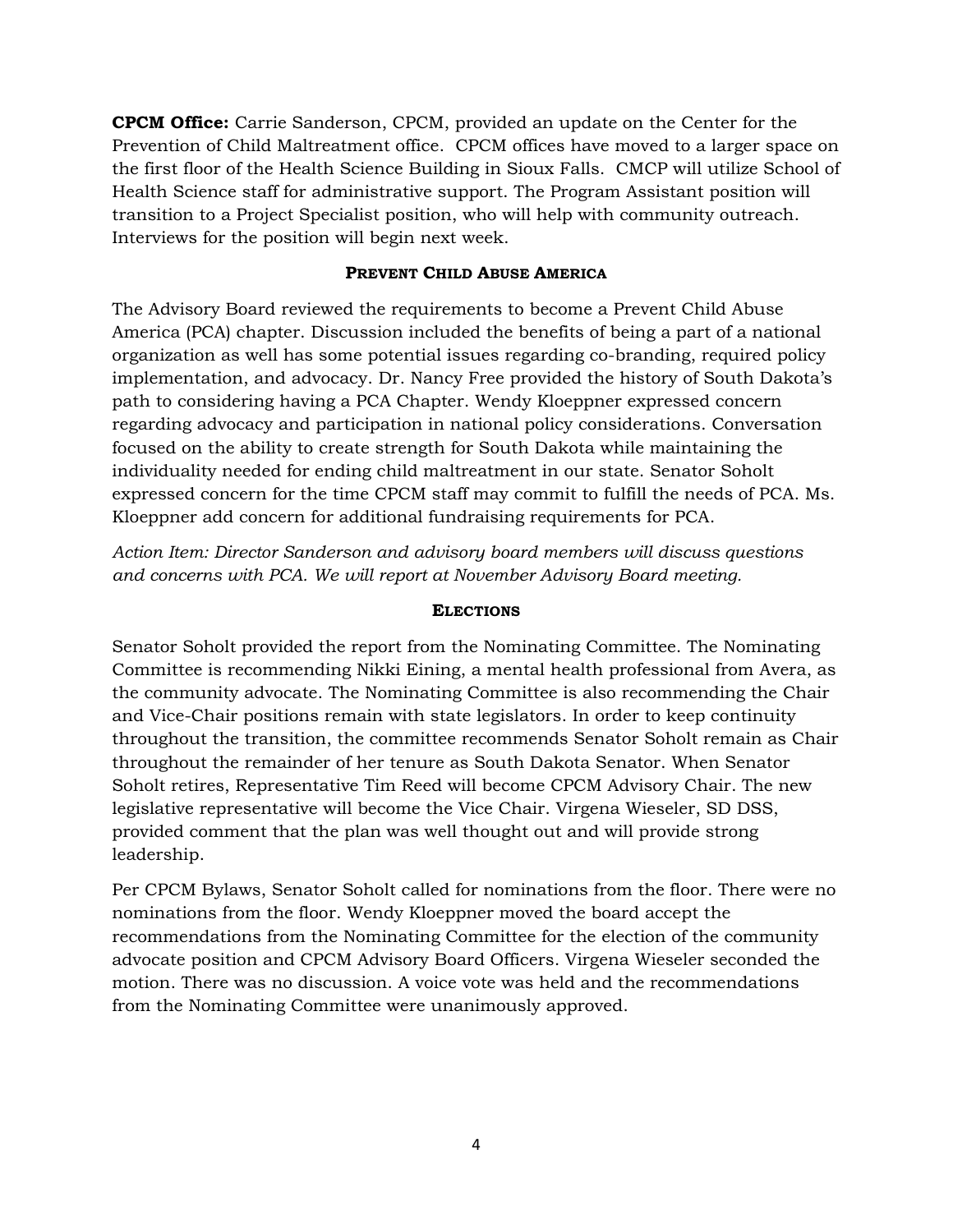#### **10-YEAR PLAN**

CPCM Director Sanderson presented information on an update to the CPCM Strategic Plan. Director Sanderson provided a PowerPoint as an overview for the changes to the plan. As noted, the hope was to allow the board members to have an introduction to the plan without feeling overwhelmed by the vast nature of the plan. The major change was a restructure of the plan from six goals to five goals: A) Data Collection; B) Training and Professional Development; C) Interprofessional Response to Child Maltreatment; D) Public Awareness; E) Infrastructure Design. Director Sanderson brought attention specifically to the training initiatives and public policy initiatives. A question is presented in how CPCM should respond to the need in the state for advocacy in general for the health and wellbeing for children.

Senator Soholt provided comment on the growth of CPCM and the importance of recognizing the wellbeing of children as a whole. Wendy Kloeppner expressed pride in the work occurring through CPCM and support. Tatewin Means asked for an update on CPCM's approach to outreach in Tribal Communities. Director Sanderson discussed objective E.4 Tribal Relations. After feedback, it was discussed to change E.4 to Tribal Communities and Partnerships in order to be more inclusive and intentional. Ms. Means expressed concern that we continue to be mindful of including tribal partners throughout the entirety of the strategic plan. Kathy LaPlante echoed Ms. Means' concern and also provided feedback that we need to be more engaged with tribal nations. Ms. LaPlante encouraged the connection with the Indian Trauma Training Center. MaryBeth Holswarth also echoed concern and desire for continued efforts to partner with tribal communities. Ms. Means, Ms. LaPlante, and Angela Lisburg provided feedback with potential information for

*Action Items: Develop better and more cohesive plan for outreach to tribal communities.* 

#### **OPEN DISCUSSION**

Director Sanderson discussed Resilient Communities: Brookings County and the reporting child maltreatment handbook.

Virgena Wieseler provided an update for the Department of Social Services, Child Protective Services. Virgena reported there are 13 intake specialists across SD and we have 4 intake specialist that work in a centralized intake line. South Dakota is the first state in the country to have danger threats recorded in a comprehensive way and put into the CPS data system. This allows DSS to identify what supports are needed for the family and what might be bringing the family to the door of CPS. There will be better data that will allow for preventative measures. DSS did receive funding for the family first prevention act which will allow SD to determine how we would like to move forward in the area of prevention. CPS has issued a request for proposals to review CPS in order to improve outcomes.